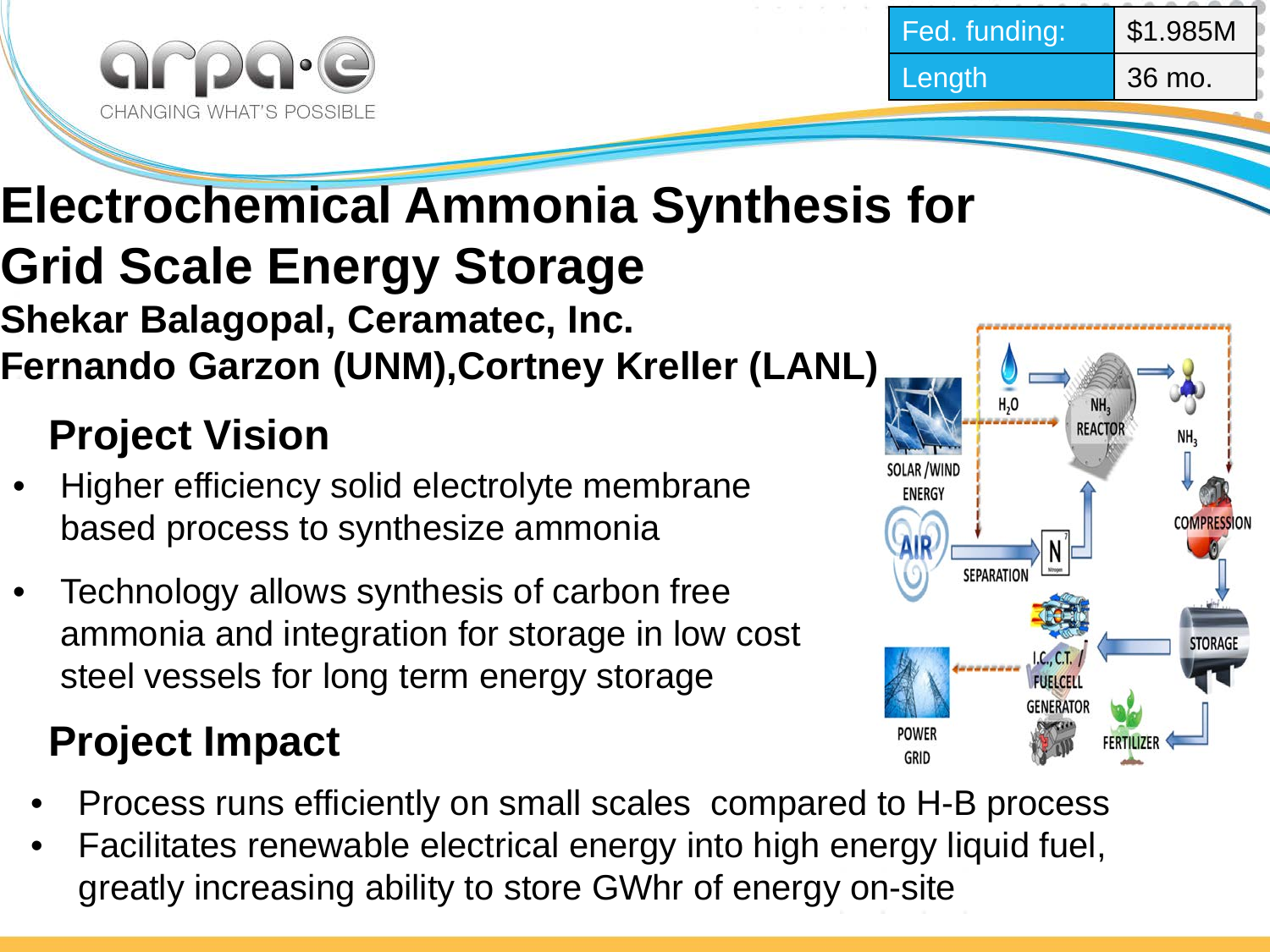# **Innovation and Objectives**

#### **Innovation**

Synthesis of  $NH<sub>3</sub>$  at moderate temperatures  $(< 350^{\circ}C$ ) and pressures  $(< 0.5$  atm.).

Electrochemical synthesis of NH<sub>3</sub> from H<sub>2</sub>O or  $H<sub>2</sub>$  provides most direct and theoretically efficient process.

Storage of electrical energy in chemical bonds that can be back converted to electricity.



#### **Task outline, technical objectives**

- Develop Li+ and H+ solid electrolytes process for  $NH<sub>3</sub>$  synthesis.
- $\checkmark$  Demonstrate an ammonia synthesis rate of  $10^{-8}$  mol<sub>NH3</sub>.cm<sup>-2</sup>.s<sup>-1</sup> at current efficiency > 70% Demonstrate prototype 3-cell stack
- $\checkmark$  Establish overall system cost for 162 MT/day of ammonia for grid storage

### **Tech-to-Market strategy**

Ammonia for fertilizer, transportation fuel, generation of electricity for peak requirements. Early market would be wind farms located on farmland with limited grid connectivity. Large volume manufacturing of solid electrolytes at parent company CoorsTek. Supply chain established to build modular reactors for  $NH<sub>3</sub>$  synthesis.

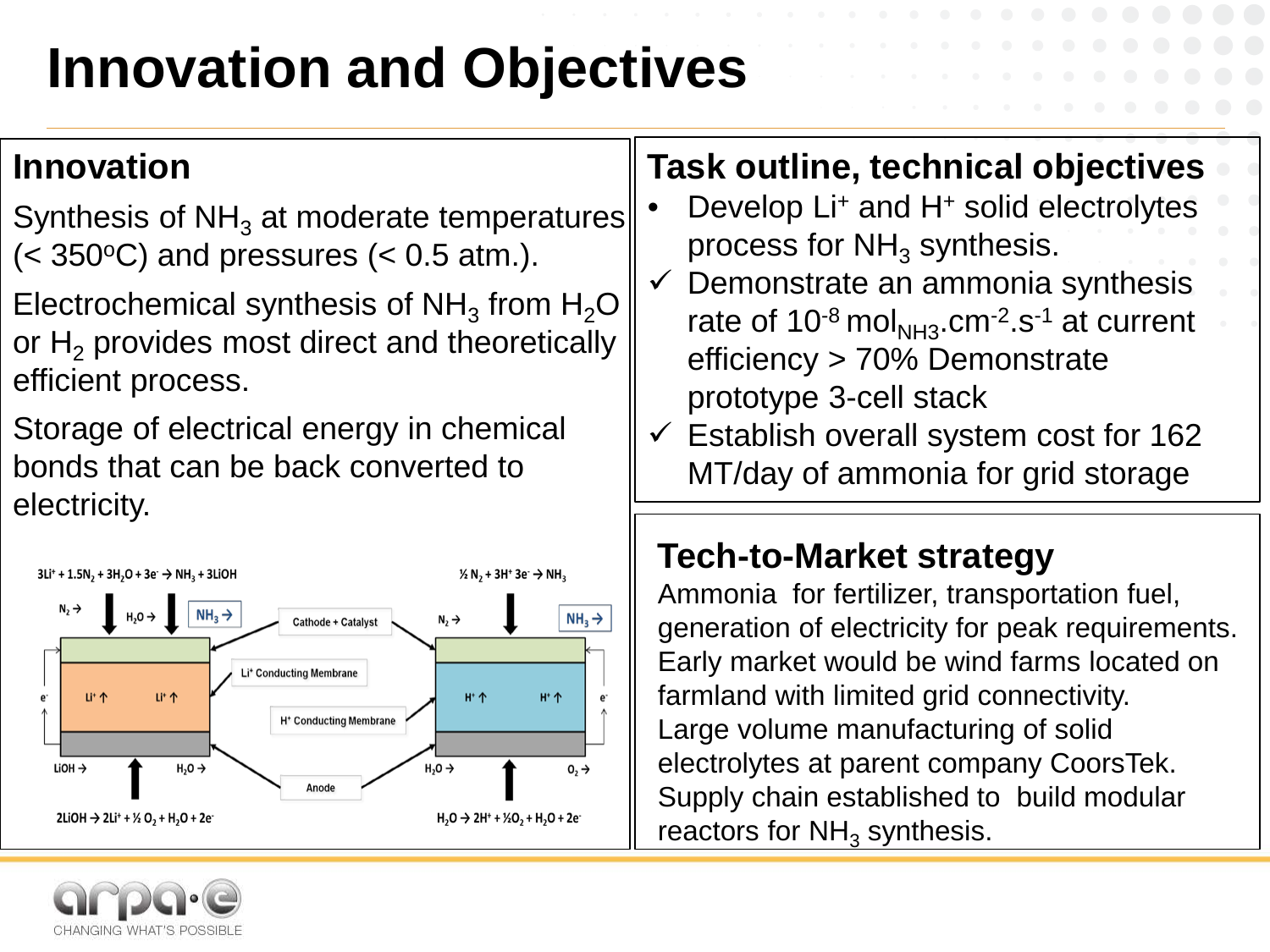# **Innovation and Objectives**

|  | <b>Project history</b> |
|--|------------------------|
|--|------------------------|

- Concept for ammonia synthesis using Li+ membrane process developed at Ceramatec.
- Preliminary research on H<sup>+</sup> exchange membrane/catalyst developed @ LANL for electrochemical processes adapted for  $NH<sub>3</sub>$  synthesis.
- Ceramatec and LANL have teamed on prior projects.

### **Anticipated challenges**

- $Li<sup>+</sup>$  and  $H<sup>+</sup>$  membranes to maintain conductivity  $(> 20 \text{ mS/cm})$ .
- Nitrogen  $(N_2)$  splitting catalysts for H+ process are not efficient.
- Energetic losses in catalyst layer lowers  $H<sup>+</sup>$  process efficiency  $<$  70%

#### **Proposed targets**

| <b>Metric</b>                    | <b>State of the Art</b>                    | <b>Proposed</b>            |
|----------------------------------|--------------------------------------------|----------------------------|
| Energy/ton<br>of NH <sub>3</sub> | $>10.5$ MW-hr/ton                          | <7.5MW-hr/ton              |
| <b>Plant Size</b><br>Economics   | $\sim$ 4000 MT/day<br>(<150 MT/day-\$53 M) | 1-10-150 MT/day<br>(\$43M) |
| reactor Temp                     | 500-650° C                                 | 150-300° C                 |

#### **Desirable partnerships**

- Review early stage adaption of technology.
- Evaluate round trip efficiency/process economics for long term storage.
- Develop foot print @engineering scale pilot.